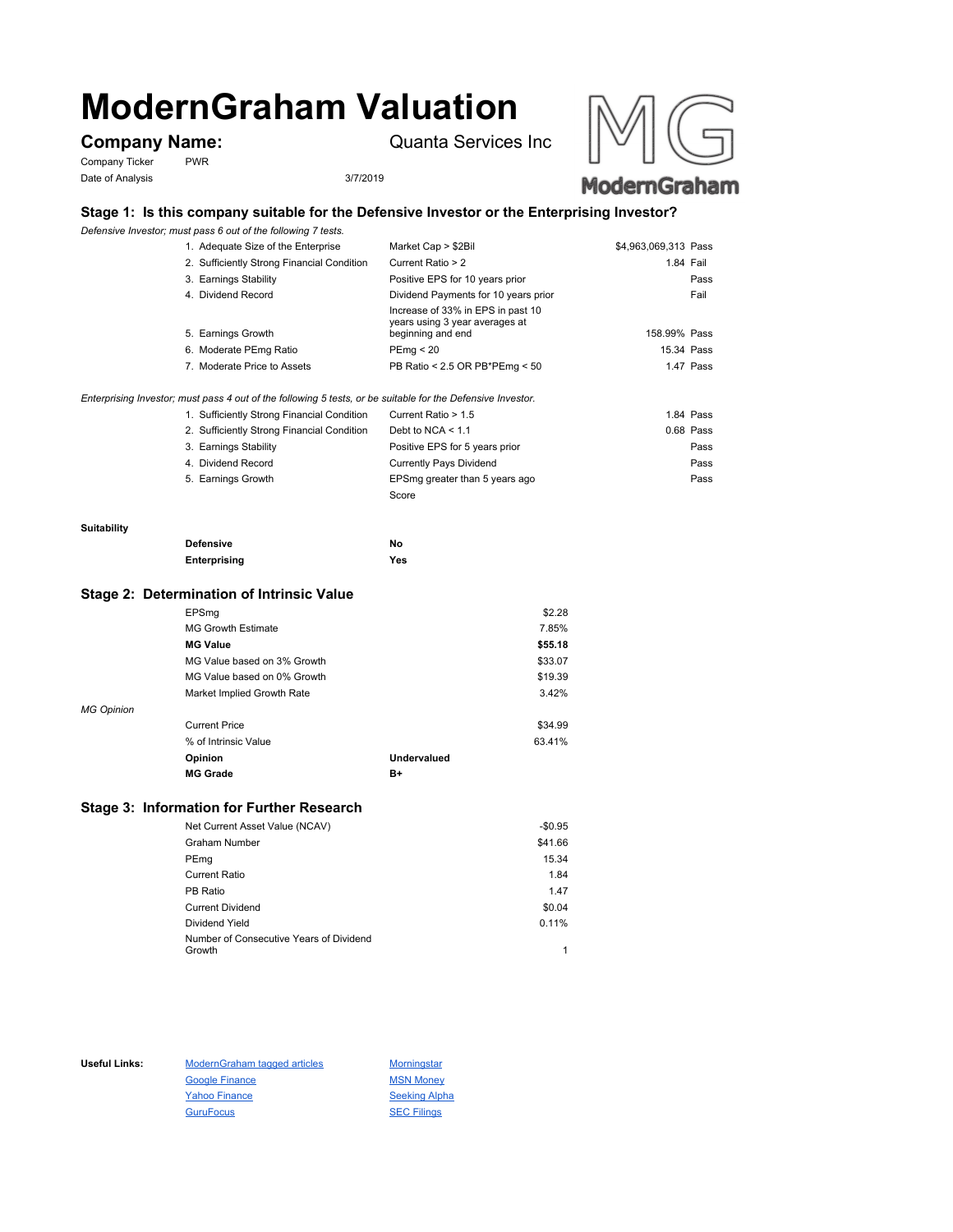| <b>EPS History</b> |          | <b>EPSmg History</b>                 |                 |
|--------------------|----------|--------------------------------------|-----------------|
| Next Fiscal Year   |          |                                      |                 |
| Estimate           |          | \$3.30 Next Fiscal Year Estimate     | \$2.28          |
| Dec2018            | \$1.90   | Dec2018                              | \$1.72          |
| Dec2017            | \$2.00   | Dec2017                              | \$1.63          |
| Dec2016            | \$1.26   | Dec2016                              | \$1.46          |
| Dec2015            | \$1.59   | Dec2015                              | \$1.50          |
| Dec2014            | \$1.35   | Dec2014                              | \$1.37          |
| Dec2013            | \$1.87   | Dec2013                              | \$1.28          |
| Dec2012            | \$1.44   | Dec2012                              | \$0.96          |
| Dec2011            | \$0.62   | Dec2011                              | \$0.74          |
| Dec2010            | \$0.72   | Dec2010                              | \$0.76          |
| Dec2009            | \$0.81   | Dec2009                              | \$0.72          |
| Dec2008            | \$0.87   | Dec2008                              | \$0.59          |
| Dec2007            | \$0.89   | Dec2007                              | \$0.36          |
| Dec2006            | \$0.15   | Dec2006                              | $-$0.46$        |
| Dec2005            | \$0.25   | Dec2005                              | $-$0.96$        |
| Dec2004            | $-$0.08$ | Dec2004                              | $-$1.42$        |
| Dec2003            | $-$0.30$ | Dec2003                              | $-$1.72$        |
| Dec2002            | $-$7.77$ | <b>Balance Sheet Information</b>     | 12/1/2018       |
| Dec2001            |          | \$1.10 Total Current Assets          | \$3,326,104,000 |
| Dec2000            |          | \$1.42 Total Current Liabilities     | \$1,806,127,000 |
| Dec1999            |          | \$0.67 Long-Term Debt                | \$1,040,532,000 |
|                    |          | <b>Total Assets</b>                  | \$7,075,787,000 |
|                    |          | Intangible Assets                    | \$2,180,059,000 |
|                    |          | <b>Total Liabilities</b>             | \$3,470,334,000 |
|                    |          | Shares Outstanding (Diluted Average) | 151,310,000     |